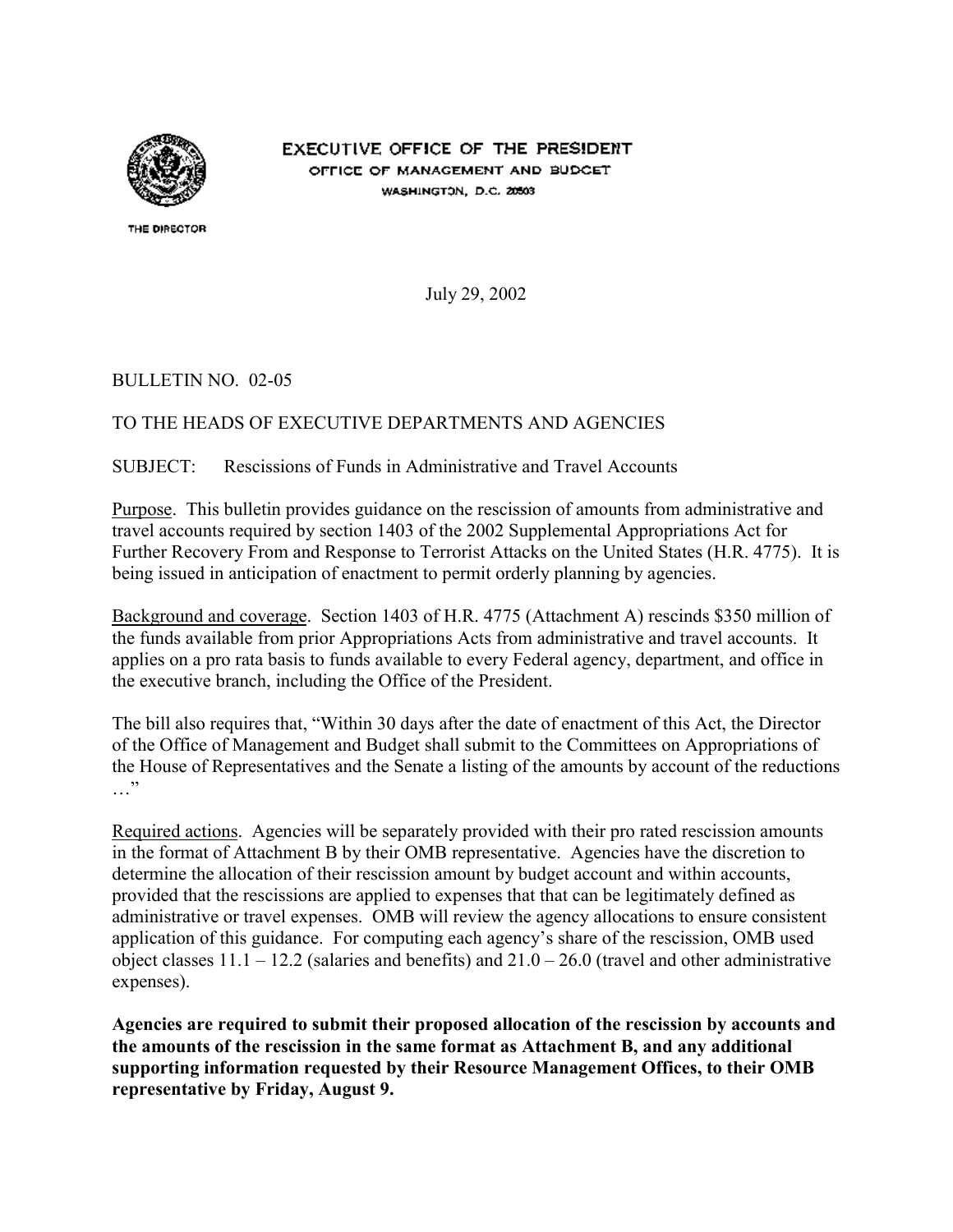Agencies should reflect the proposed allocations in their FY 2002 reapportionments, which are due to OMB within three days of when the proposed allocations are submitted or by Wednesday, August 14, whichever is sooner.

Contact. Questions regarding this bulletin should be directed to the agency's OMB representatives.

MEDanish

Mitchell E. Daniels, Jr. Director

Attachments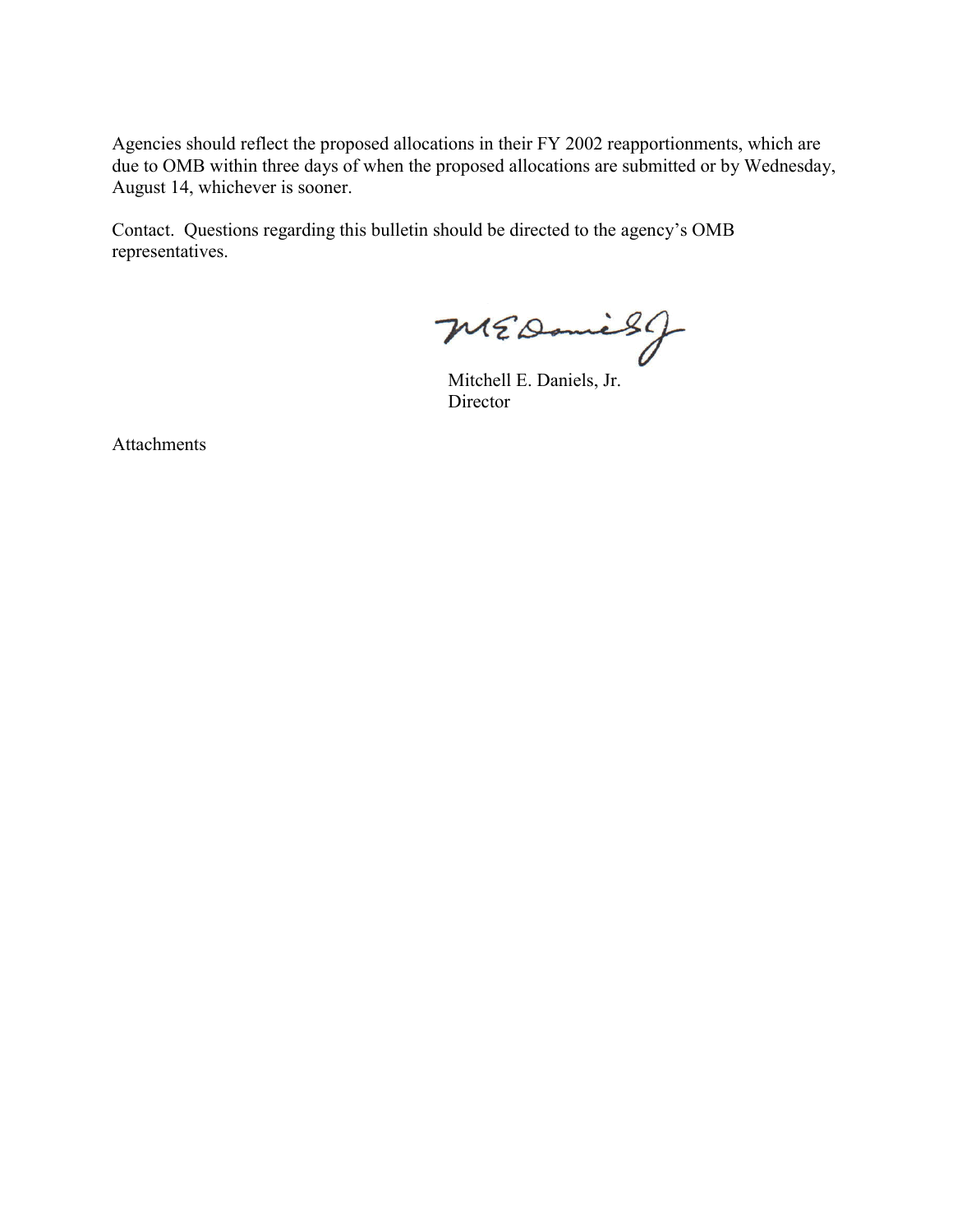### FEDERAL ADMINISTRATIVE AND TRAVEL EXPENSES

### (RESCISSIONS)

Sec. 1403. (a) Of the funds available to the agencies of the Federal Government from prior Appropriations Acts, \$350,000,000 are hereby rescinded: Provided*,* That rescissions pursuant to this subsection shall be taken only from administrative and travel accounts: Provided further, That rescissions shall be taken on a pro rata basis from funds available to every Federal agency, department, and office in the executive branch, including the Office of the President.

(b) Within 30 days after the date of the enactment of this Act, the Director of the Office of Management and Budget shall submit to the Committees on Appropriations of the House of Representatives and the Senate a listing of the amounts by account of the reductions made pursuant to the provisions of subsection (a) of this section: Provided, That the Office of Management and Budget shall also include with such listing an explanation of the methodology used to identify the offices, accounts, and amounts to be reduced.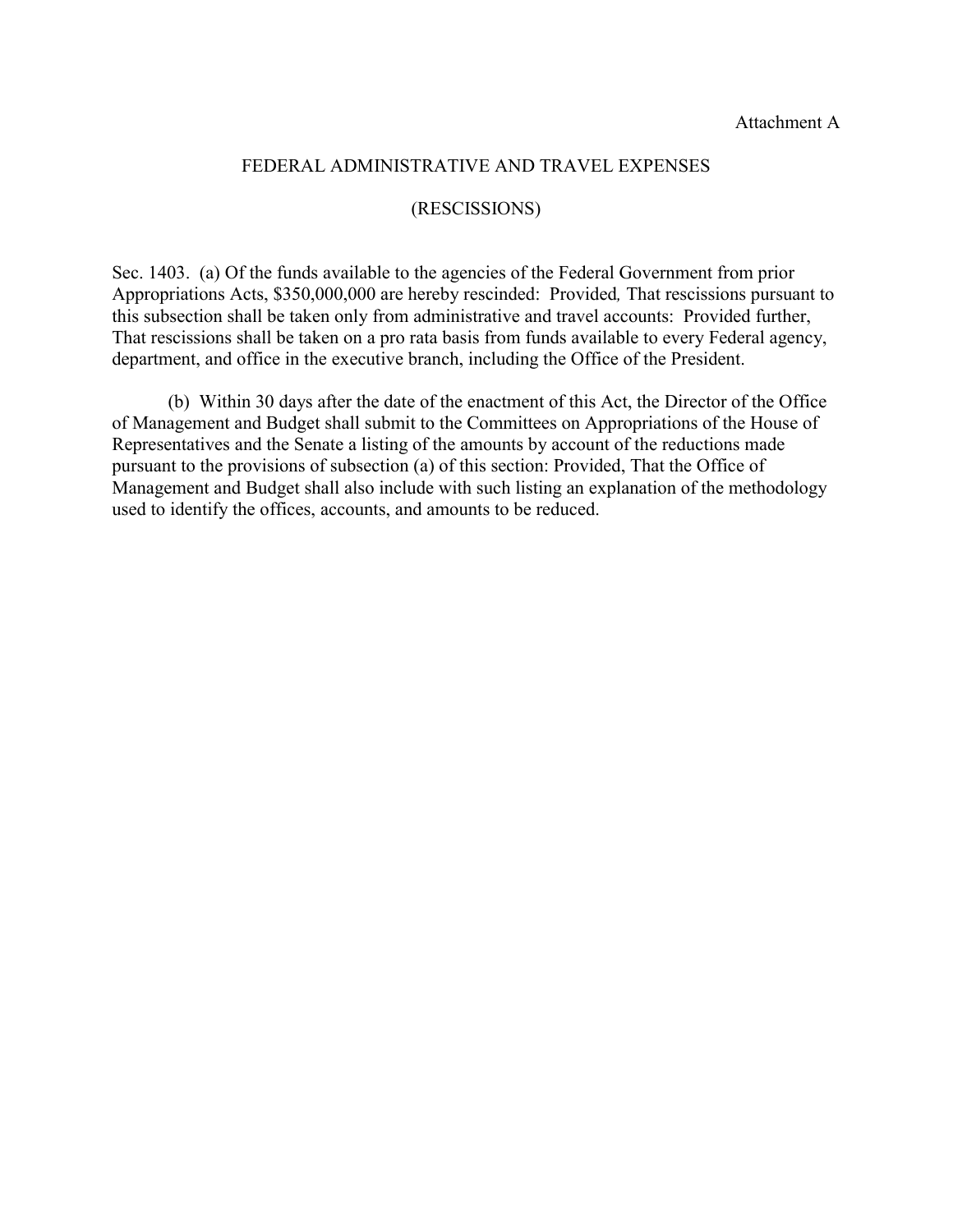# H.R. 4775 Administrative and Travel Expense Rescissions

[Agency Name]

Total rescission amount, FY 2002 budgetary resources (dollars in thousands): \$xxxx

ALLOCATION BY ACCOUNT:

Account Identification Code (Treasury agency and account symbol) Account Title Amount Rescinded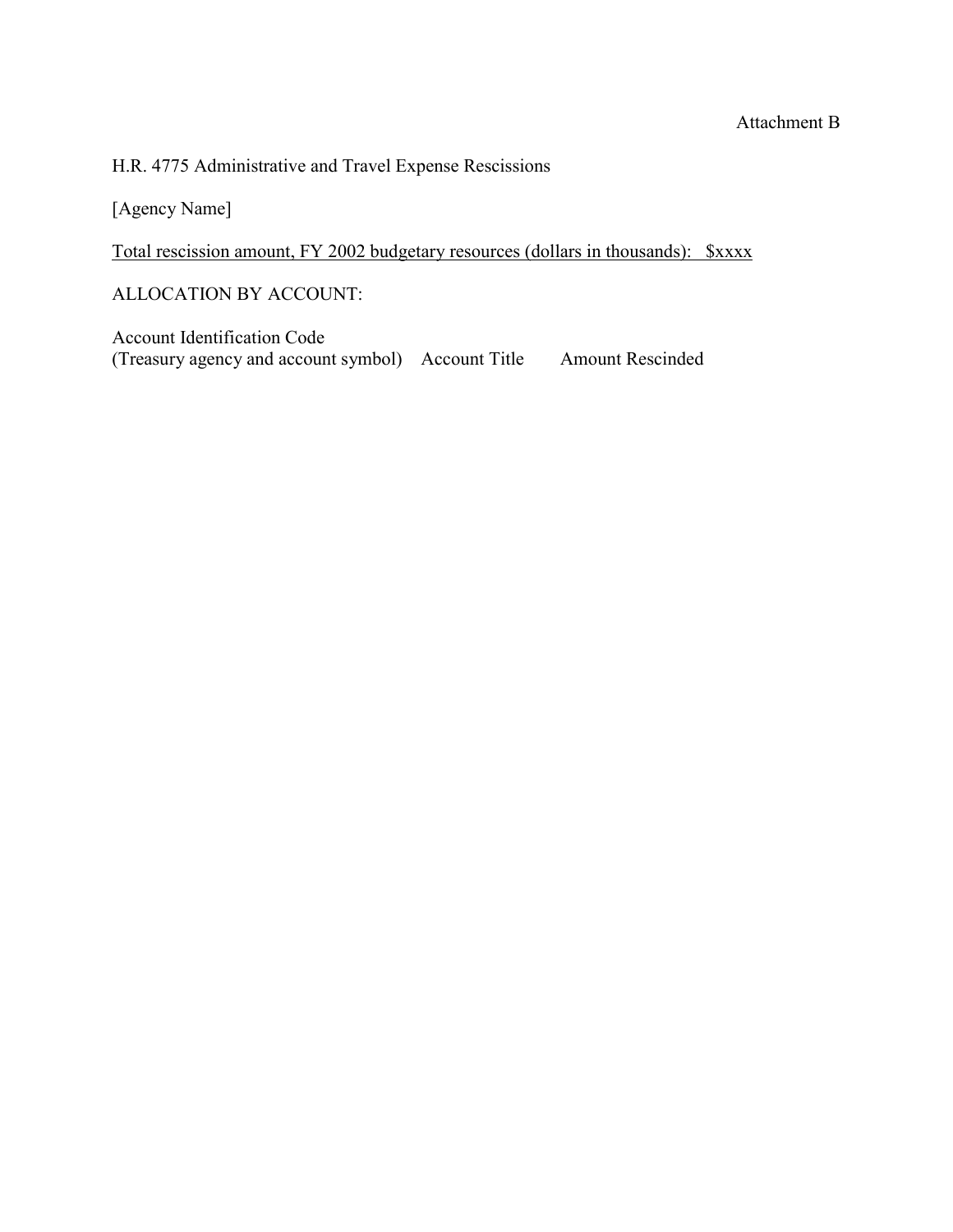| Agency                                        | <b>Base Amount</b> | Rescission |
|-----------------------------------------------|--------------------|------------|
| Department of Agriculture                     | 17,127,000         | $-12,857$  |
| Department of Commerce                        | 4,153,000          | $-3,118$   |
| Department of Defense--Military               | 272,800,000        | $-204,782$ |
| Department of Education                       | 1,705,000          | $-1,280$   |
| Department of Energy                          | 18,337,000         | $-13,765$  |
| Department of Health and Human Services       | 17,322,000         | $-13,003$  |
| Department of Housing and Urban Development   | 1,690,000          | $-1,269$   |
| Department of the Interior                    | 8,500,000          | $-6,381$   |
| Department of Justice                         | 21,199,000         | $-15,913$  |
|                                               |                    |            |
| Department of Labor                           | 2,874,000          | $-2,157$   |
| Department of State                           | 5,340,000          | $-4,009$   |
| Department of Transportation                  | 16,495,000         | $-12,382$  |
| Department of the Treasury                    | 16,160,000         | $-12,131$  |
| Department of Veterans Affairs                | 23,399,000         | $-17,565$  |
| Corps of Engineers-Civil Works                | 3,675,000          | $-2,759$   |
| Other Defense Civil Programs                  | 366,000            | $-275$     |
| <b>Environmental Protection Agency</b>        | 4,780,000          | $-3,588$   |
| <b>Executive Office of the President</b>      | 264,000            | $-198$     |
| Federal Emergency Management Agency           | 1,110,000          | $-833$     |
| <b>General Services Administration</b>        | 211,000            | $-158$     |
| <b>International Assistance Programs</b>      | 1,777,000          | $-1,334$   |
| National Aeronautics and Space Administration | 13,339,000         | $-10,013$  |
| National Science Foundation                   | 418,000            | $-314$     |
| Office of Personnel Management                | 411,000            | $-309$     |
| <b>Small Business Administration</b>          | 646,000            | $-485$     |
| Social Security Administration                | 6,760,000          | $-5,075$   |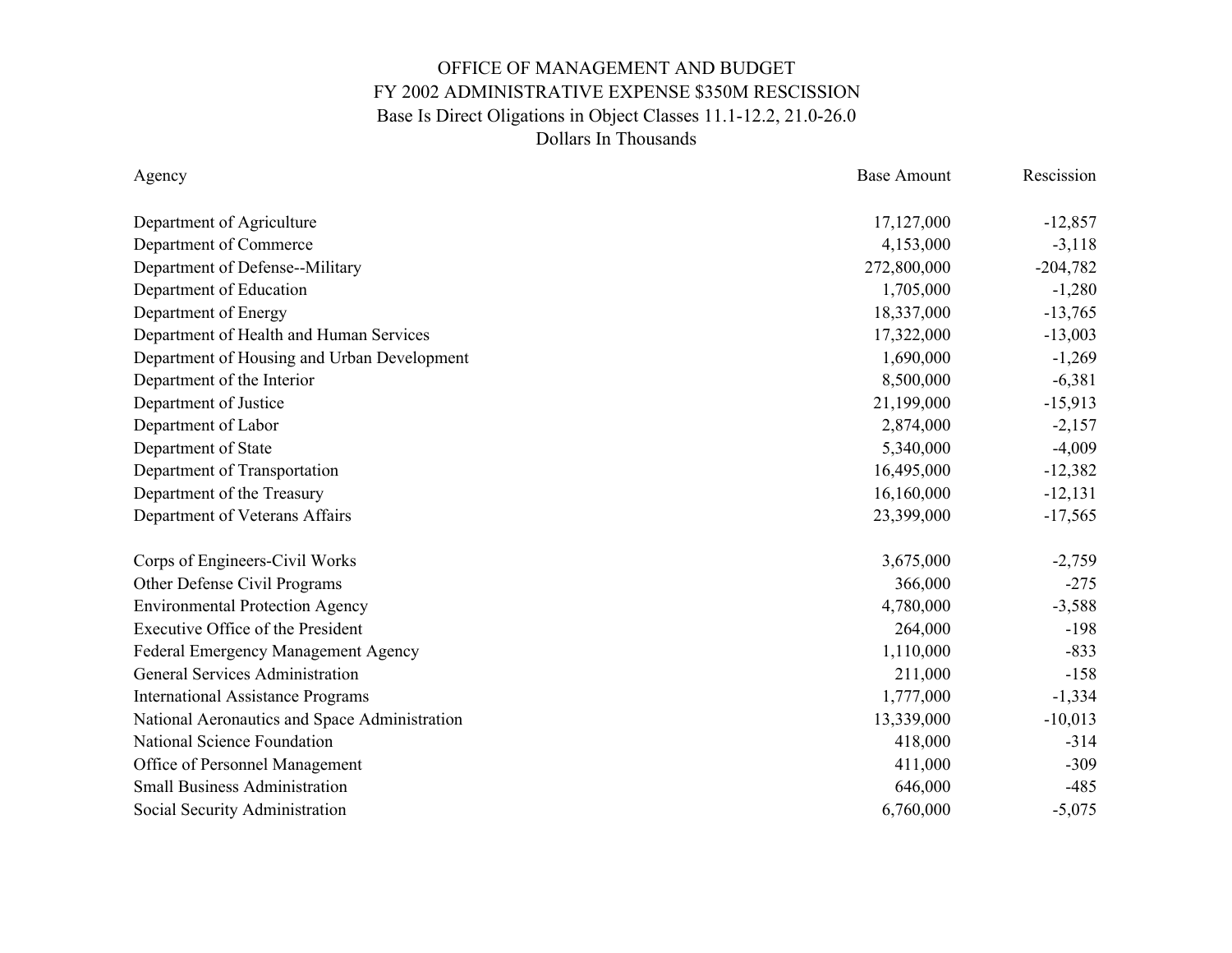| Agency                                                                | <b>Base Amount</b> | Rescission |
|-----------------------------------------------------------------------|--------------------|------------|
| Advisory Council on Historic Preservation                             | 2,000              | $-2$       |
| Appalachian Regional Commission                                       | 11,000             | $-8$       |
| Architectural and Transportation Barriers Compliance Board            | 3,000              | $-2$       |
| <b>Broadcasting Board of Governors</b>                                | 385,000            | $-289$     |
| Central Intelligence Agency                                           | 79,000             | $-59$      |
| Chemical Safety and Hazard Investigation Board                        | 8,000              | $-6$       |
| Commission on Civil Rights                                            | 9,000              | $-7$       |
| Commission on Ocean Policy                                            | 4,000              | $-3$       |
| Committee for Purchase from People who are Blind or Severely Disabled | 2,000              | $-2$       |
| <b>Commodity Futures Trading Commission</b>                           | 84,000             | $-63$      |
| <b>Consumer Product Safety Commission</b>                             | 53,000             | $-40$      |
| Corporation for National and Community Service                        | 223,000            | $-167$     |
| Court of Appeals for Veterans Claims                                  | 11,000             | $-8$       |
| Court Services and Offender Supervision Agency for the District       | 126,000            | $-95$      |
| Defense Nuclear Facilities Safety Board                               | 19,000             | $-14$      |
| Delta Regional Authority                                              | 1,000              | $-1$       |
| District of Columbia                                                  | 34,000             | $-26$      |
| <b>Equal Employment Opportunity Commission</b>                        | 278,000            | $-209$     |
| Export-Import Bank of the United States                               | 61,000             | -46        |
| <b>Federal Communications Commission</b>                              | 38,000             | $-29$      |
| Federal Deposit Insurance Corporation                                 | 779,000            | $-585$     |
| Federal Drug Control Programs                                         | 236,000            | $-177$     |
| <b>Federal Election Commission</b>                                    | 43,000             | $-32$      |
| Federal Financial Institutions Examination Council Appraisal Sub.     | 1,000              | $-1$       |
| Federal Labor Relations Authority                                     | 27,000             | $-20$      |
| <b>Federal Maritime Commission</b>                                    | 15,000             | $-11$      |
| Federal Mediation and Conciliation Service                            | 37,000             | $-28$      |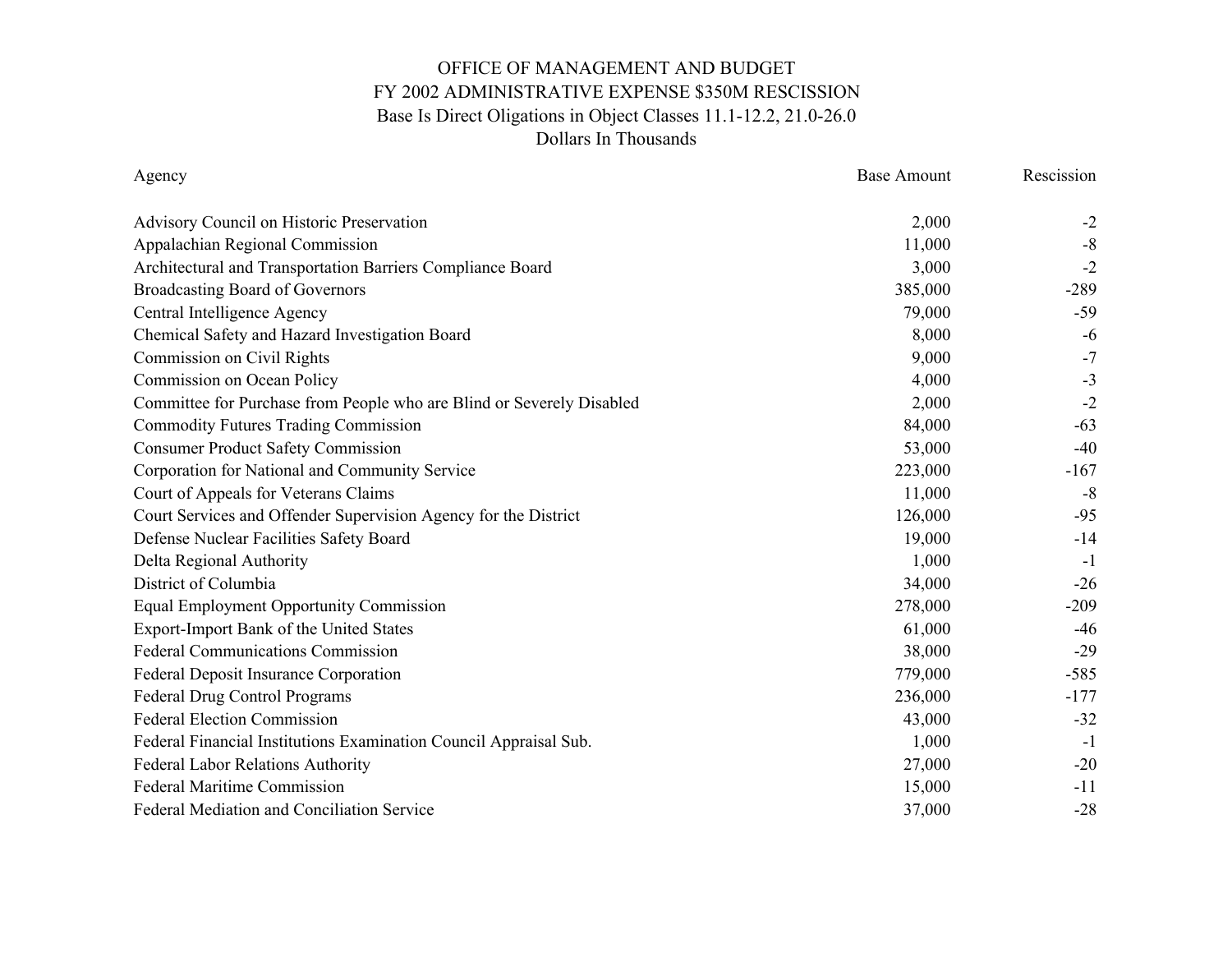| Agency                                                             | <b>Base Amount</b> | Rescission |
|--------------------------------------------------------------------|--------------------|------------|
| Federal Mine Safety and Health Review Commission                   | 7,000              | $-5$       |
| Federal Retirement Thrift Investment Board                         | 89,000             | -67        |
| Institute of Museum and Library Services                           | 6,000              | $-5$       |
| <b>Intelligence Community Management Account</b>                   | 109,000            | $-82$      |
| <b>International Trade Commission</b>                              | 52,000             | $-39$      |
| Marine Mammal Commission                                           | 1,000              | $-1$       |
| Merit Systems Protection Board                                     | 29,000             | $-22$      |
| Morris K. Udall Scholarship and Excellence in National Environment | 2,000              | $-2$       |
| National Archives and Records Administration                       | 239,000            | $-179$     |
| National Capital Planning Commission                               | 8,000              | $-6$       |
| National Commission on Libraries and Information Science           | 1,000              | $-1$       |
| National Council on Disability                                     | 1,000              | $-1$       |
| National Credit Union Administration                               | 99,000             | $-74$      |
| National Endowment for the Arts                                    | 19,000             | $-14$      |
| National Endowment for the Humanities                              | 17,000             | $-13$      |
| National Labor Relations Board                                     | 224,000            | $-168$     |
| <b>National Mediation Board</b>                                    | 10,000             | $-8$       |
| National Transportation Safety Board                               | 68,000             | $-51$      |
| National Veterans Business Development Corporation                 | 4,000              | $-3$       |
| <b>Nuclear Regulatory Commission</b>                               | 573,000            | $-430$     |
| <b>Nuclear Waste Technical Review Board</b>                        | 2,000              | $-2$       |
| Occupational Safety and Health Review Commission                   | 8,000              | $-6$       |
| Office of Government Ethics                                        | 9,000              | $-7$       |
| Office of Navajo and Hopi Indian Relocation                        | 5,000              | $-4$       |
| Office of Special Counsel                                          | 11,000             | $-8$       |
| Pacific Charter Commission                                         | 2,000              | $-2$       |
| Railroad Retirement Board                                          | 102,000            | $-77$      |